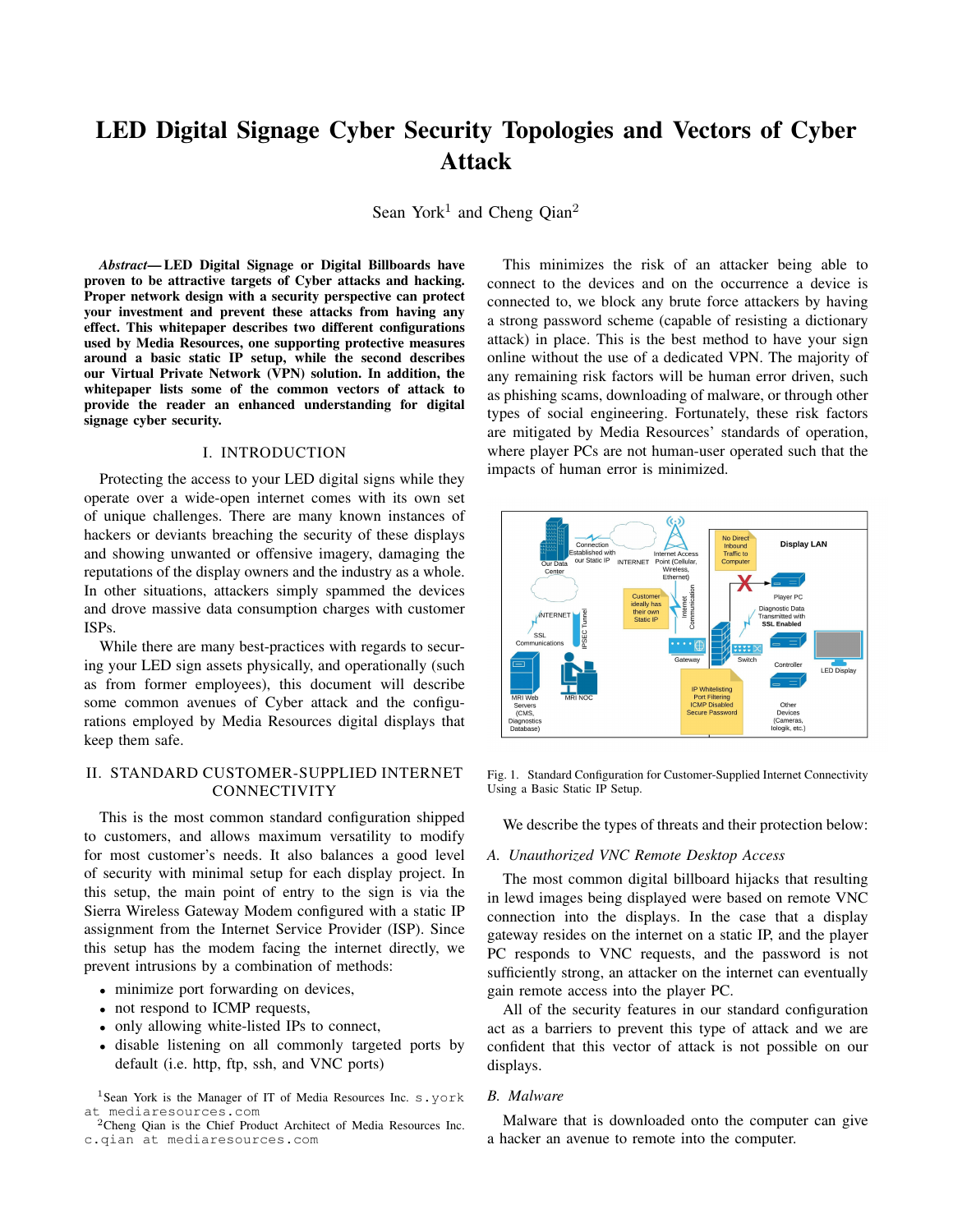This configuration provides partial protection as the Player PC is embedded within the display and does not have dayto-day users who are liable to human error.

# *C. Phishing*

Untrained users can accidentally give cyber attackers information pertaining to the device such as passwords and IP addresses.

Ensure that access to passwords and IP addresses only reside with qualified technical staff who are less likely to be phished, and issue (and revoke) temporary passwords wherever possible when giving access to persons outside your direct control.

## *D. Man-In-The-Middle*

Also known as an Eavesdropping attack, the attacker tries to use broadcasted unencrypted traffic on a network as an avenue to gain important information such as IP addresses or passwords.

Encrypted Traffic such as SSL prevents this scenario from happening, thus the MRI standard configuration is protected. However, the displays should still be put on a VLAN if used on another local network.

#### *E. DDOS*

Distributed Denial of Service attacks occur when an attacker floods an end-point with requests (such as ICMP, Ping-of-death, etc).

The display networks are partially protected via IP whitelisting which ignores incoming traffic, unless the attacker simultaneously employs IP spoofing. Fortunately IP spoofing requires prior knowledge of whitelisted IPs, and the white list of IPs should be kept to minimum outward distribution.

#### *F. Exploits in Hardware*

An attacker may use yet to be known or known methods to get into a device. These scenarios are generally avoided by keeping network devices up to date. Media Resources maintains a regular pulse on new vulnerabilities through our subscriptions to hardware manufacturers providing networking equipment, such as Sierra Wireless.

# *G. Password Brute Forcing*

Also known as a Dictionary Attack. An attacker spams widely used passwords, or sequentially tries (with an automated script) different combinations or words that frequently occur.

We are well protected against this by having all strong passwords on all externally accessible password prompts. Internal password prompts are completely inaccessible due to white-listing, and the configuration of key devices (such as the player PC) to simply never respond to incoming requests of any type.

# *H. IP Spoofing*

The attacker pretends to be a friendly IP with hopes of gaining entry to the device.

They need to have knowledge of a valid IP, which cannot be discovered through the internet if the traffic is encrypted through SSL. The specific white-list of IPs should also be carefully managed so that it is only available to cognizant and responsible personnel. In the worst-case scenario that the IP white-listing is defeated, an attacker is still faced with secure passwords and lack of response from the player PC. In this way, even if the IP spoofing is successful, the attack is still unable to take over the PC or the content that is shown the display.

# III. ADVANCED CELLULAR CONFIGURATION WITH VIRTUAL PRIVATE NETWORK

For customers who operate large networks, or opt to use the full Media Resources suite of hardware and services including our cellular service, we offer an enhanced configuration package. This is based on a Virtual Private Network (VPN) delivered through the cellular service provider, with access only through managed firewalls and IPSEC tunnels. In this way, the signage network is isolated and the potential points of vulnerability are significantly reduced. Please see Figure 2 for the topology.

VPNs are the current gold standard for securing remote corporate network sites, and the same standard applies for digital billboards. See Figure 2. for a diagram of the MRI implementation of cellular VPN.



Fig. 2. Media Resources Standard Cellular VPN Option.

This is the preferred method of connecting your sign to the internet. We connect the device to our Internet of Things (IoT) network which is tied to our own and very secure Access Point Name (APN). All access to the APN is achieved by secure IPSEC tunnels; there are no inbound routes outside of the IPsec tunnels to gain access. All internet traffic is subject to the rules of our firewall, blocking all inbound traffic and actively blocking/monitoring for unapproved outbound http transport traffic. Our restrictive firewall keeps your sign very protected and restricts traffic to only what you need to accomplish with the sign, i.e. publish content and monitoring.